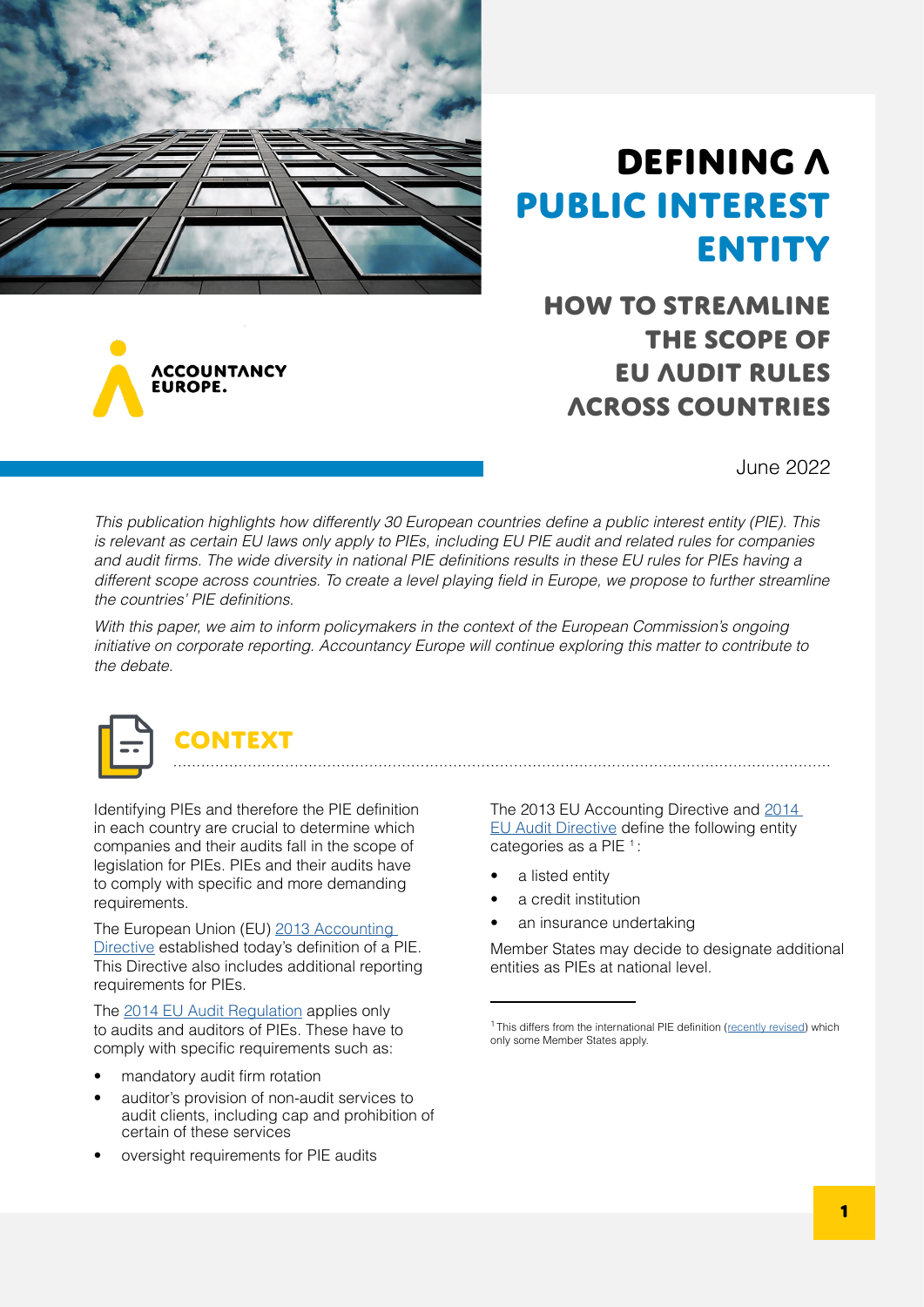

This publication presents our latest (May 2022) update (see the earlier versions from [2014](https://www.accountancyeurope.eu/publications/fee-survey-on-the-pie-definitions-applicable-in-european-countries/)  and [2019](https://www.accountancyeurope.eu/publications/definition-public-interest-entities-europe/)) on how countries have decided to define a PIE in their jurisdictions, 6 years after the transposition deadline of the 2014 EU audit legislation into national legislation. Our analysis covers 30 European countries, including 27 EU Member States, Iceland, Norway and the United Kingdom<sup>2</sup>.

2 Note that the United Kingdom, which applied the EU Single Market legislation until the end of 2020, resulting in its audit framework in 2022 remaining consistent with EU practice, is included in this publication with respect to the subject matters as covered for EU and European Economic Area (EEA) countries, the latter being Iceland and Norway.

Information in this publication can be useful for policymakers in the context of the [European](https://ec.europa.eu/info/law/better-regulation/have-your-say/initiatives/13128-Corporate-reporting-improving-its-quality-and-enforcement_en)  [Commission's initiative on corporate reporting](https://ec.europa.eu/info/law/better-regulation/have-your-say/initiatives/13128-Corporate-reporting-improving-its-quality-and-enforcement_en). Amending rules and/or introducing any new ones will require considering the scope of their applicability, and therefore the PIE definition.

### Current definition of a PIE in 30 European countries

#### Overview of PIE definitions across Europe

The map shows that:

- 11 countries decided to stick to the 3 PIE categories as designated in the EU legislation
- 19 countries adopted an extended national definition of a PIE

Entities designated as PIEs by the EU legislation \* Additional entities designated as PIEs at national level

\* 2013 EU Accounting Directive & 2014 EU Audit Directive designated these categories of entities as PIEs:

- listed entity
- credit institution
- insurance undertaking

### National definitions of a PIE

The below table looks in more detail into the national definitions of a PIE<sup>3</sup>. The categories marked with 'x' are explicitly defined as PIEs.

The definitions of PIEs have been classified depending on:

- the application of the entity categories as designated in the EU definition: the left part of the table is based on the EU definition as included in the 2013 Accounting Directive and 2014 Audit Directive
- other designated entities at national level: the right part of the table provides an insight in the other entities designated as PIEs at national level

 $3$  For further details on national PIE definitions, refer to the Annex in Accountancy Europe's 2019 [publication](https://www.accountancyeurope.eu/publications/definition-public-interest-entities-europe/) on this topic.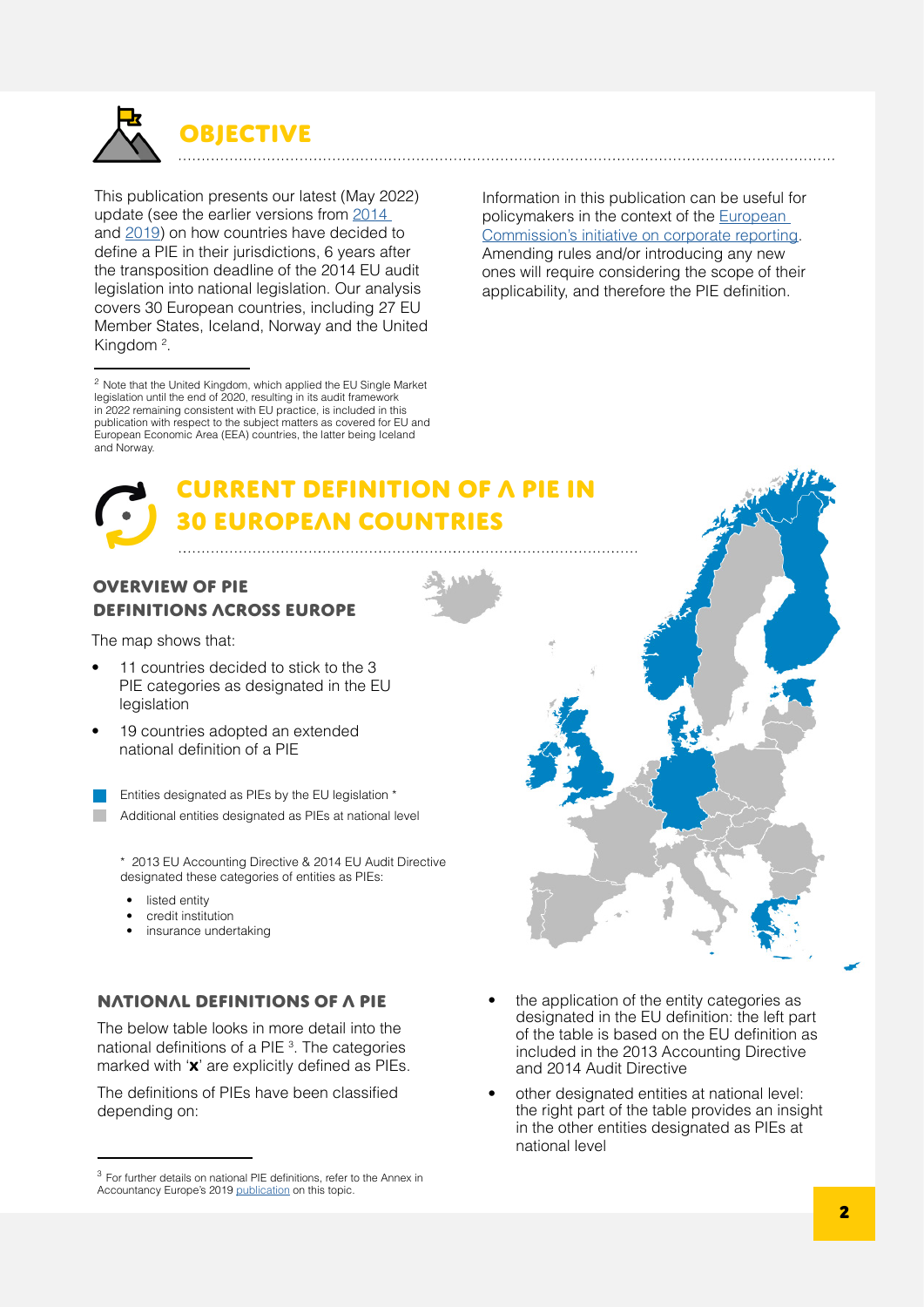|                                 | <b>EXTENT OF THE EU DEFINITION</b> |                           |                           |                                 | OTHER DESIGNATED ENTITIES AT NATIONAL LEVEL |                                   |                           |                           |                           |                                  |                                     |                  |
|---------------------------------|------------------------------------|---------------------------|---------------------------|---------------------------------|---------------------------------------------|-----------------------------------|---------------------------|---------------------------|---------------------------|----------------------------------|-------------------------------------|------------------|
|                                 | entities<br>Listed                 | Credit<br>institutions    | undertakings<br>Insurance | designated<br>entities<br>Other | Pension<br>funds                            | Investment<br>companies<br>UCITS/ | Size criterion            | State owned<br>companies  | Government                | management<br>companies<br>Asset | institutions<br>Electronic<br>money | Other            |
| <b>AUSTRIA</b>                  | $\pmb{\mathsf{x}}$                 | $\pmb{\mathsf{x}}$        | $\boldsymbol{x}$          | $\pmb{\mathsf{x}}$              |                                             |                                   |                           |                           |                           |                                  |                                     | $\pmb{\times}$   |
| <b>BELGIUM</b>                  | x                                  | X                         | $\boldsymbol{\mathsf{x}}$ | x                               |                                             |                                   |                           |                           |                           |                                  |                                     | X                |
| <b>BULGARIA</b>                 | $\boldsymbol{\mathsf{x}}$          | X                         | $\boldsymbol{\mathsf{x}}$ | $\pmb{\mathsf{x}}$              | X                                           |                                   | x                         | x                         |                           | x                                |                                     | x                |
| <b>CROATIA</b>                  | $\pmb{\mathsf{x}}$                 | x                         | $\boldsymbol{x}$          | $\boldsymbol{x}$                | X                                           | X                                 |                           | X                         |                           | X                                | X                                   |                  |
| <b>CYPRUS</b>                   | X                                  | X                         | $\boldsymbol{\mathsf{x}}$ | x <sup>1</sup>                  |                                             |                                   |                           |                           |                           |                                  |                                     |                  |
| <b>CZECH</b><br><b>REPUBLIC</b> | X                                  | X                         | $\boldsymbol{\mathsf{x}}$ | $\mathbf{x}$                    | X                                           | x                                 |                           |                           |                           |                                  |                                     |                  |
| <b>DENMARK</b>                  | X                                  | X                         | x                         |                                 |                                             |                                   |                           |                           |                           |                                  |                                     |                  |
| <b>ESTONIA</b>                  | x                                  | x                         | $\boldsymbol{x}$          |                                 |                                             |                                   |                           |                           |                           |                                  |                                     |                  |
| <b>FINLAND</b>                  | $\boldsymbol{\mathsf{x}}$          | X                         | $\boldsymbol{\mathsf{x}}$ |                                 |                                             |                                   |                           |                           |                           |                                  |                                     |                  |
| <b>FRANCE</b>                   | X                                  | X                         | $\pmb{\mathsf{x}}$        | $\boldsymbol{\mathsf{x}}$       |                                             |                                   |                           |                           |                           |                                  |                                     | X                |
| <b>GERMANY</b>                  | x                                  | X                         | $\pmb{\mathsf{x}}$        |                                 |                                             |                                   |                           |                           |                           |                                  |                                     |                  |
| <b>GREECE</b>                   | X                                  | X                         | $\boldsymbol{\mathsf{x}}$ | $x^2$                           |                                             |                                   |                           |                           |                           |                                  |                                     |                  |
| <b>HUNGARY</b>                  | $\boldsymbol{\mathsf{x}}$          | X                         | $\pmb{\mathsf{x}}$        | $\mathbf{x}$                    |                                             |                                   |                           |                           |                           | X                                |                                     | x                |
| <b>ICELAND</b>                  | $\pmb{\times}$                     | x                         | $\boldsymbol{x}$          | $\boldsymbol{\mathsf{x}}$       | $\pmb{\mathsf{x}}$                          |                                   |                           |                           |                           |                                  |                                     |                  |
| <b>IRELAND</b>                  | X                                  | X                         | $\boldsymbol{x}$          |                                 |                                             |                                   |                           |                           |                           |                                  |                                     |                  |
| <b>ITALY</b>                    | $\boldsymbol{\mathsf{x}}$          | X                         | $\boldsymbol{\mathsf{x}}$ | $\pmb{\mathsf{x}}$              | X                                           | x                                 | x                         |                           |                           | X                                | x                                   | x                |
| <b>LATVIA</b>                   | $\pmb{\times}$                     | X                         | $\pmb{\mathsf{x}}$        | $\pmb{\mathsf{x}}$              | X                                           | $\pmb{\mathsf{x}}$                |                           |                           |                           | $\pmb{\mathsf{x}}$               |                                     |                  |
| <b>LITHUANIA</b>                | x                                  | X                         | x                         | x                               | X                                           | X                                 | X                         | X                         | $\pmb{\mathsf{x}}$        | X                                |                                     | X                |
| <b>LUXEMBOURG</b>               | x                                  | x                         | X                         |                                 |                                             |                                   |                           |                           |                           |                                  |                                     |                  |
| <b>MALTA</b>                    | $\mathbf{x}$                       | x                         | $\boldsymbol{\mathsf{x}}$ | $x^3$                           |                                             |                                   |                           |                           |                           |                                  |                                     |                  |
| <b>NETHERLANDS</b>              | $\pmb{\mathsf{x}}$                 | $\boldsymbol{\mathsf{x}}$ | $\boldsymbol{\mathsf{x}}$ | $\pmb{\mathsf{x}}$              | x                                           |                                   |                           |                           |                           |                                  |                                     | $\boldsymbol{x}$ |
| <b>NORWAY</b>                   | x                                  | x                         | x                         |                                 |                                             |                                   |                           |                           |                           |                                  |                                     |                  |
| <b>POLAND</b>                   | $\boldsymbol{\mathsf{x}}$          | x                         | $\boldsymbol{\mathsf{x}}$ | $\mathbf{x}$                    | x                                           | X                                 |                           |                           |                           |                                  | X                                   | x                |
| <b>PORTUGAL</b>                 | $\mathbf{x}$                       | $\pmb{\mathsf{x}}$        | $\boldsymbol{\mathsf{x}}$ | $\boldsymbol{\mathsf{x}}$       | $\pmb{\mathsf{x}}$                          |                                   |                           |                           |                           |                                  |                                     | X                |
| <b>ROMANIA</b>                  | x                                  | x                         | $\pmb{\mathsf{x}}$        | $\boldsymbol{\mathsf{x}}$       | x                                           | x                                 |                           | x                         | $\boldsymbol{\mathsf{x}}$ |                                  | x                                   | x                |
| <b>SLOVAKIA</b>                 | x                                  | x                         | $\boldsymbol{\mathsf{x}}$ | x                               | x                                           |                                   | $\pmb{\mathsf{x}}$        |                           | $\pmb{\mathsf{x}}$        | $\pmb{\mathsf{x}}$               |                                     | x                |
| <b>SLOVENIA</b>                 | $\pmb{\mathsf{x}}$                 | $\boldsymbol{x}$          | $\boldsymbol{\mathsf{x}}$ | $\boldsymbol{\mathsf{x}}$       | $\boldsymbol{x}$                            |                                   |                           | $\boldsymbol{\mathsf{x}}$ |                           |                                  |                                     |                  |
| <b>SPAIN</b>                    | x <sup>4</sup>                     | x                         | $\boldsymbol{\mathsf{x}}$ | $\boldsymbol{\mathsf{x}}$       | $x^5$                                       | $x^6$                             | $\boldsymbol{\mathsf{x}}$ |                           |                           |                                  | x                                   | $\boldsymbol{x}$ |
| <b>SWEDEN</b>                   | x                                  | x                         | $\boldsymbol{\mathsf{x}}$ | $\mathbf{x}$                    | $\pmb{\mathsf{x}}$                          |                                   |                           |                           |                           |                                  |                                     |                  |
| UK <sup>7</sup>                 | x                                  | $\pmb{\mathsf{x}}$        | $\pmb{\mathsf{x}}$        |                                 |                                             |                                   |                           |                           |                           |                                  |                                     |                  |